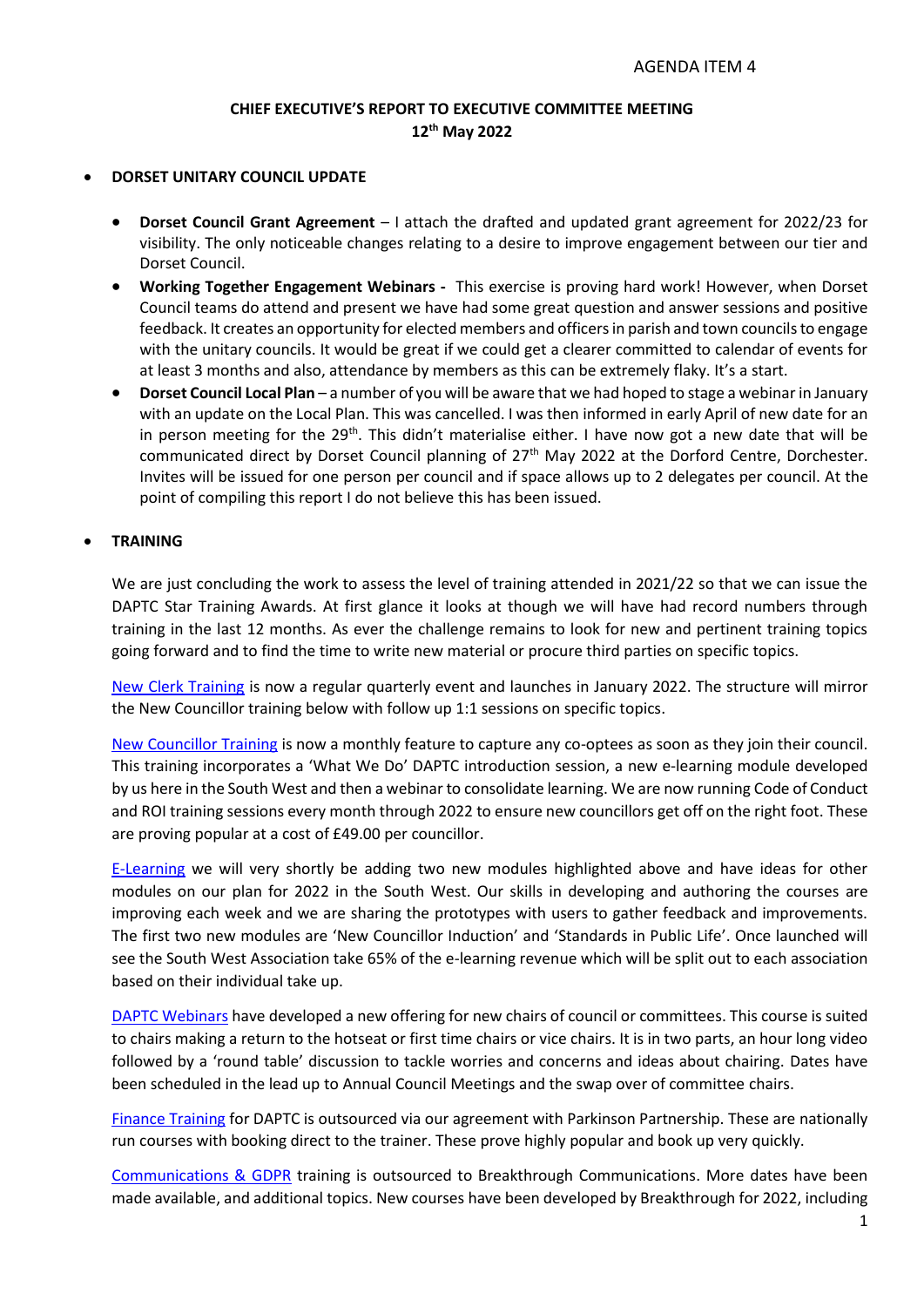how to consult your community and the art of writing surveys. They have also split out their GDPR and Freedom of Information courses, due to the increased demand for these topics.

[Planning & Neighbourhood Planning](https://www.dorset-aptc.gov.uk/Planning_Training_38798.aspx) training continues with additional dates being booked now into the autumn. Word is spreading on this 3 module planning course and we are getting councils not previously attending now booking in.

**NEW** - We are developing some additional training for 2022 that will focus on the common types of small applications and how to make the most effective use of council time and respond to these in a considered fashion. This will also include support on the use of the planning portal for Clerk and Councillors.

#### [Events & Engagement](https://www.dorset-aptc.gov.uk/Events__and__Engagement_33373.aspx)

Face to face events and conferences are on hold until we are able to better manage attendance and costs for these activities.

# • **ADVICE / SUPPORT**

**Council Meetings –** We have seen the odd example where councils have continued to utilise online meeting formats to stage committee meetings and in some cases full council meetings. The use of this alternative format and the scheme of delegation during the pandemic has proved difficult for some councils to drop. We have feceived a steady flow of queries where clearly members and some officers have failed to see that making decisions on line is no longer lawful, no matter how convenient it may be.

**Clerk Employment matters –** We have received a lot of enquiries on Clerk employment/pay related matters since the New Year. A number of smaller councils are trying to recruit new staff and are asking for advice on recruitment and the correct documentation requirements. Clerks who are in employment are also seeking clarification on current pay scales and contract related issue.

As a result of this we have added some key questions to a Membership Survey that will be expanded upon below. We have also held discussions with a number of training providers to support some new training sessions around employee relations. We are conscious that many councils upon receiving a grievance often haven't had any training or even undertaken such a procedure before. Additionally, many councils appear to struggle with cost of living increases and the necessity to periodically review the spinal column point grade of their Clerk, specifically if the breadth of council activity has changed. A copy of the draft Membership Survey is held on the [Executive Committee webpage.](https://www.dorset-aptc.gov.uk/Executive_Committee_Meetings_27167.aspx)

**Crisis Management and Direct Support –** there are and have been a number of ongoing issues at member councils that have required almost 1:1 support. In a busy small team this can lead to backlogs and exposes the vulnerabilities of the organisation. The last 6 months have seen between 6-8 scenarios where the amount of time allocated to individual councils has increased significantly.

**Casual Vacancies and Recruitment / Co**-**option of New Councillors** – At the last election there were a significant number of parish councils with an uncontested election and the struggle to find new councillors doesn't appear to be getting any easier. Neither is it easy to find councillors will to accept the role of Chair. With the next elections in May 2024 it would seem wise to start planning now and looking at what councils can do to increase awareness about the role. This could be combined with a programme of support and training after May 2024 with the hope that more contested elections leads to better representation and more likely candidates for taking on Chair roles. This issue is evident across all sizes of council.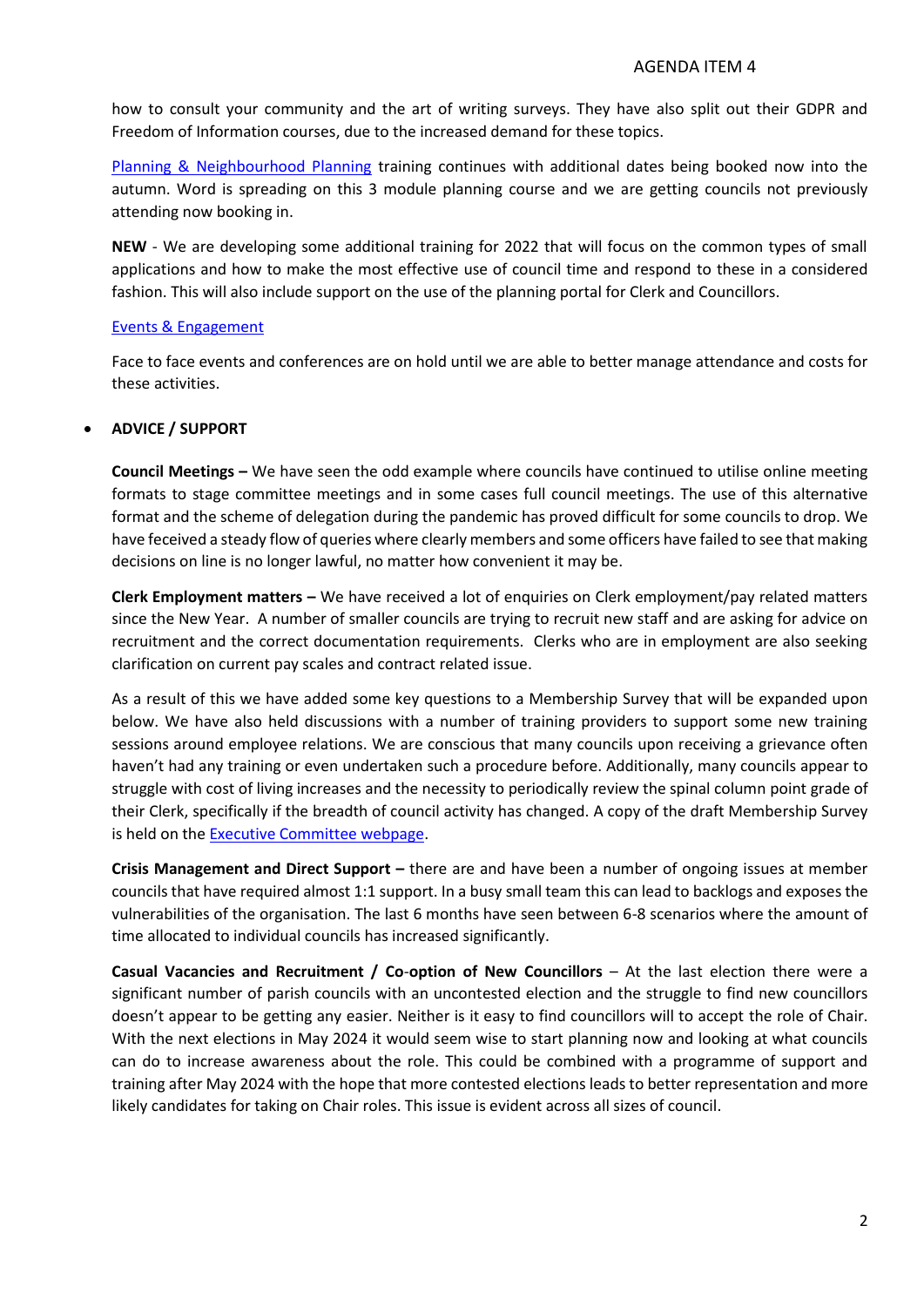# • **DORSET NHS CLINICAL COMMISSIONING GROUP (CCG)**

The current grant agreement has now come to an end and new await contact from the Integrated Care Board (ICB) structure to understand whether we form part of any grant arrangements going forward. The ICB structure originally scheduled to go live in April has been put back to July 2022.

# • **NALC/SLCC 'CIVILITY & RESPECT PROJECT'**

The work of this project between NALC and SLCC continues with more lobbying of central government around sanctions. A newsletter with an update will be issued shortly covering progress made to date.

# • **COLLITON ANNEXE**

We are now back in the 'new look' office 9am to 2pm, on the following basis:

**Monday** – Neil (Debbie/Lisa work from home) **Tuesday** – Neil / Debbie / Lisa (office) **Wednesday** – Debbie / Lisa (Neil work from home to 12 noon) **Thursday** - Neil / Debbie / Lisa (office) **Friday** - Neil / Debbie / Lisa all work from home

The new telephone is **01305 224460** and we have the ability to make and receive calls using our laptops whether we work from home or are in the office. We also have an answer phone facility that can be accessed whether in office or at home.

There is likely to be some disruption to office working in May as Dorset Council are installing new heating systems to the entire site and the work has started in our location first. Any change to arrangements will be notified.

To finish the transition back to the office we now need to organise some suitable images for the walls and branding for online meetings / training sessions.

# • **AREA COMMITTEE SECRETARIES 2022**

We currently have more vacancies than at any other time. The only areas with a secretary in place and willing to continue are Purbeck, Towns and Larger Parishes and Western Area Committee. That leaves North, Central and East without permanent support plus any new proposed area for the BCP Council area members.

I would very much welcome Staffing Committee support to consider possible options going forward.

# • **SERVICE LEVEL AGREEMENT (SLA) – DAPTC/MEMBERS**

I'm aware this has been muted before for DAPTC and has not become a reality and given some of the challenges faced in the last 6-9 months for a small number of members, it might be appropriate to flag this as a piece of work that may be mutually beneficial.

I attach an example SLA from a neighbouring county association and upon enquiry with others it would appear they are quite common place. This is potentially a piece of work for the Strategy Working Group to look at which could then be part of any changes to the constitution in late 2022.

SLAs for Gloucester, Devon and Cornwall are on the [website](https://www.dorset-aptc.gov.uk/Executive_Committee_Meetings_27167.aspx) to read.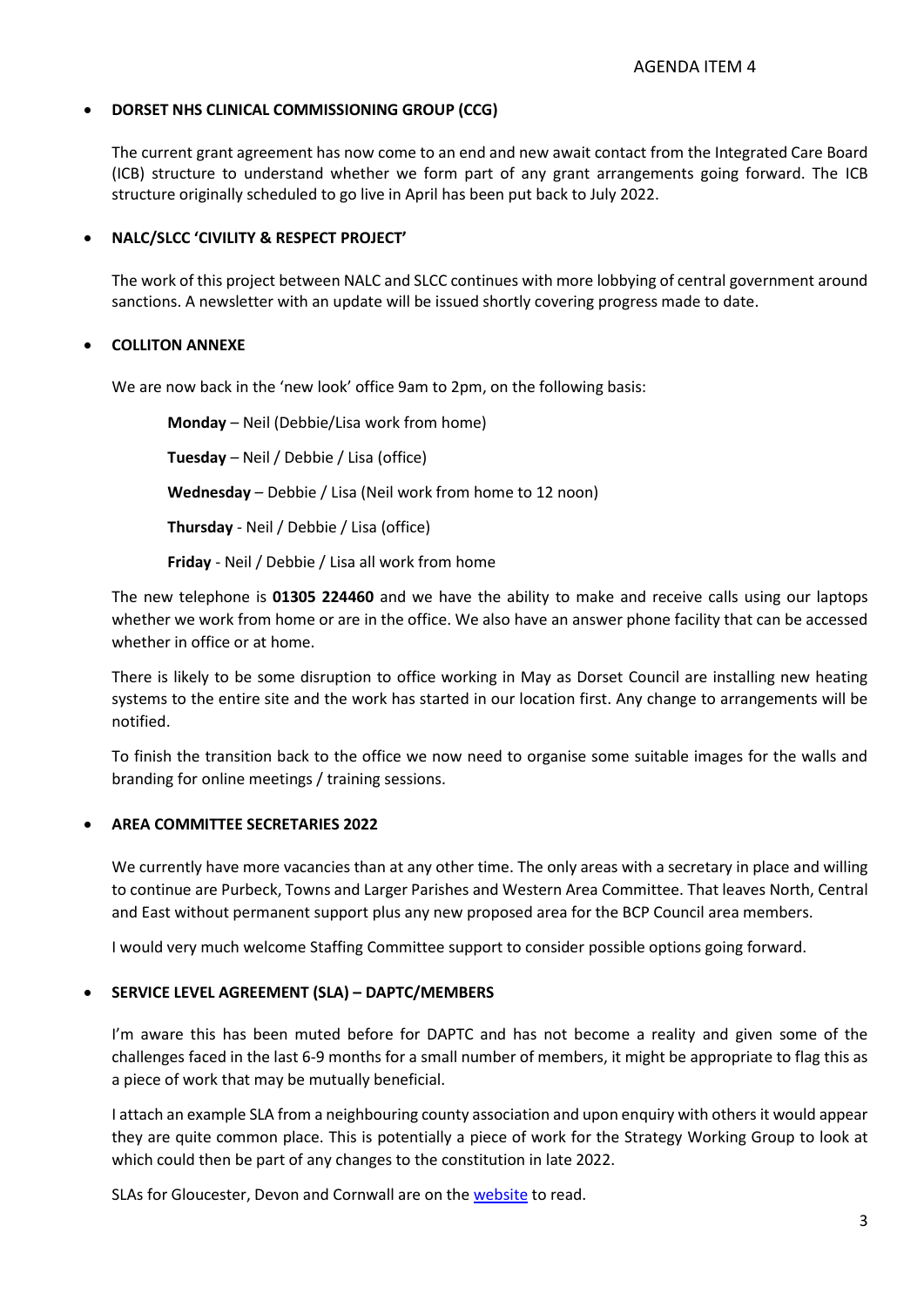### • **2022/23 MEMBERSHIP SURVEY**

This year for the first time we will be using an online tool to gather and update member council information. It is quite common now for county associations to gather a range of information from members to help informam and supplement training needs.

The information as a result has been expanded and will be issued as part of the membership renewal process. Executive Committee members can read the survey as part of the 12<sup>th</sup> May meeting information. The survey has had the input of a small number of clerks both in terms of content and ease of completion. The survey takes less than 8 minutes to complete. The survey will go out mid-May. A copy of the draft Membership Survey is held on the [Executive Committee webpage.](https://www.dorset-aptc.gov.uk/Executive_Committee_Meetings_27167.aspx)

- **DAPTC WEBSITE** We have made some changes to the website in terms of useability and content and will look to better integrate our social media accounts in the remainder of 2022. We are also looking at how we can develop some revenue from sponsorship and advertising from sector suppliers. This will mean working with Vision ICT to look at the art of the possible within the website structure we have. This part of what we do is one that I personally feel we need to invest more time in, specifically to make it a more compelling offer to members and also something that helps us internally in terms of efficiencies.
- **DAPTC STAFFING COMMITTEE & STRATEGIC WORKING GROUP** I sincerely apologise that we haven't convened any further meetings since these last met which has meant a lack of progress in the matters being discussed. Preparation for these meetings, as for the Executive Committee and area committees is time taken away from supporting member councils either directly or generally. I have drafted a schedule of priorities for both of these committees which you can review and help decide the areas we want to focus upon. I will do my best to combine where we had got to in our discussions as well as some items that may warrant consideration, in my opinion.

### **Neil Wedge, Chief Executive DAPTC – 3 rd May 2022**

**Scroll Down for Appendix**